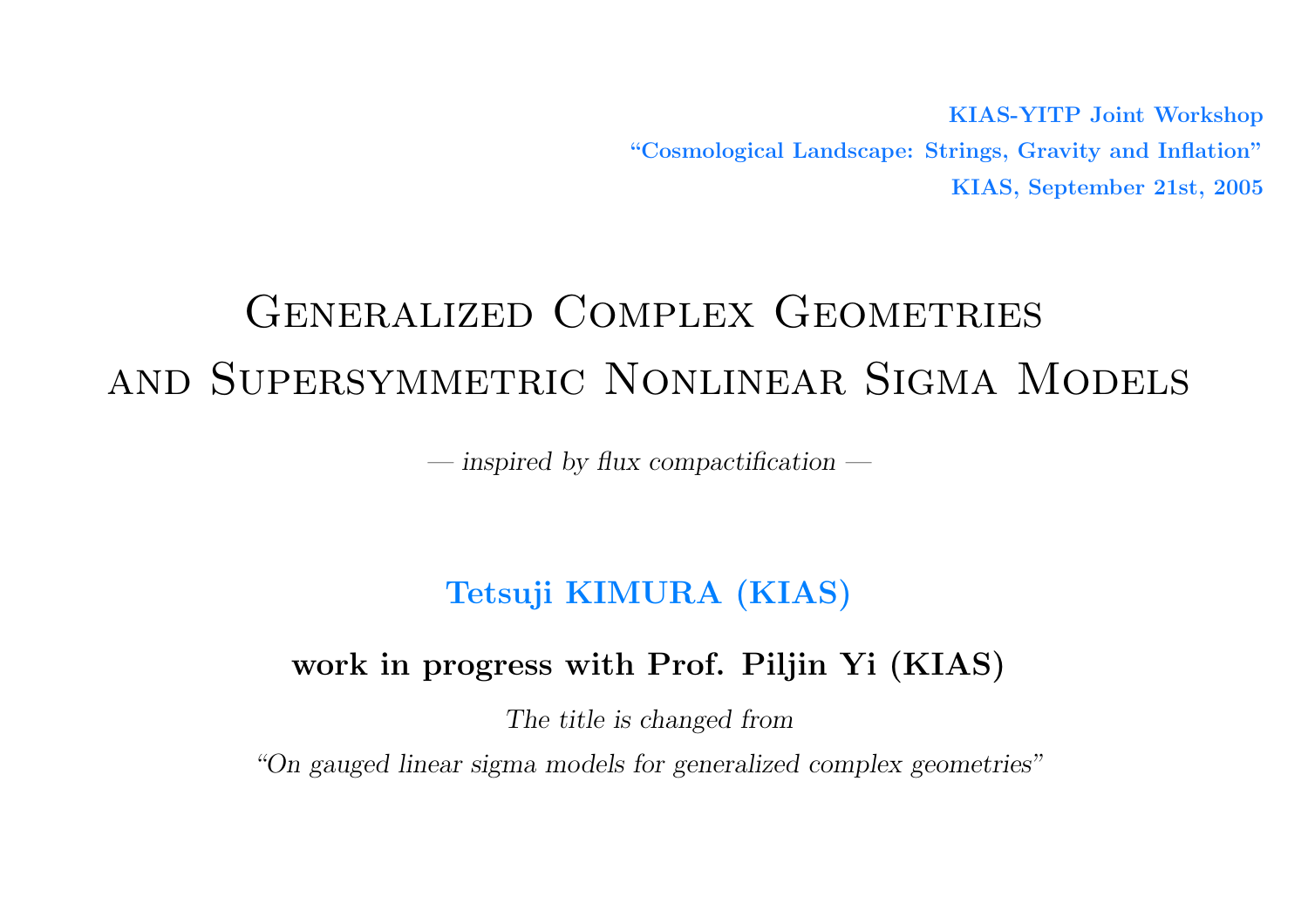### Worldsheet Theories

The main ideas to costruct nonlinear sigma models on generalized complex geometries are

- extension of the worldsheet action: 1st order action
- supersymetrization
- closure condition of extended supersymmetry

#### Extension of nonlinear sigma models

First we prepare a standard bosonic nonlinear sigma model with a  $B\text{-field}$  (2nd order action):

$$
S \ = \ \frac{1}{2} \int \big\{ g_{\mu\nu}(X) \, \mathrm{d} X^\mu \wedge \ast \mathrm{d} X^\nu + B_{\mu\nu}(X) \, \mathrm{d} X^\mu \wedge \mathrm{d} X^\nu \big\}
$$

and generalize this by introducing auxiliary fields  $\eta_\mu$  (1st order action):

$$
S \,\,=\,\, \frac{1}{2} \int \Big\{ \eta_\mu \wedge \mathrm{d} X^\mu + \frac{1}{2} \theta^{\mu\nu} \, \eta_\mu \wedge \eta_\nu + \frac{1}{2} G^{\mu\nu} \, \eta_\mu \wedge \ast \eta_\nu + \frac{1}{2} (B - b)_{\mu\nu} \, \mathrm{d} X^\mu \wedge \mathrm{d} X^\nu \Big\} \\[0.4em] \,\, E_{\mu\nu} \,\,=\,\, g_{\mu\nu} + b_{\mu\nu} \, , \qquad E^{\mu\lambda} E_{\lambda\nu} \,\,=\,\, \delta^\mu{}_\nu \\[0.4em] \,\, G^{\mu\nu} \,\,=\,\, \frac{1}{2} (E^{\mu\nu} + E^{\nu\mu}) \,\, , \qquad \theta^{\mu\nu} \,\,=\,\, \frac{1}{2} (E^{\mu\nu} - E^{\nu\mu})
$$

They depend on the Neveu-Schwarz closed 3-form flux  $H = dB$ .

We obtain the 2nd order action from the 1st order action when we integrate out  $\eta_\mu.$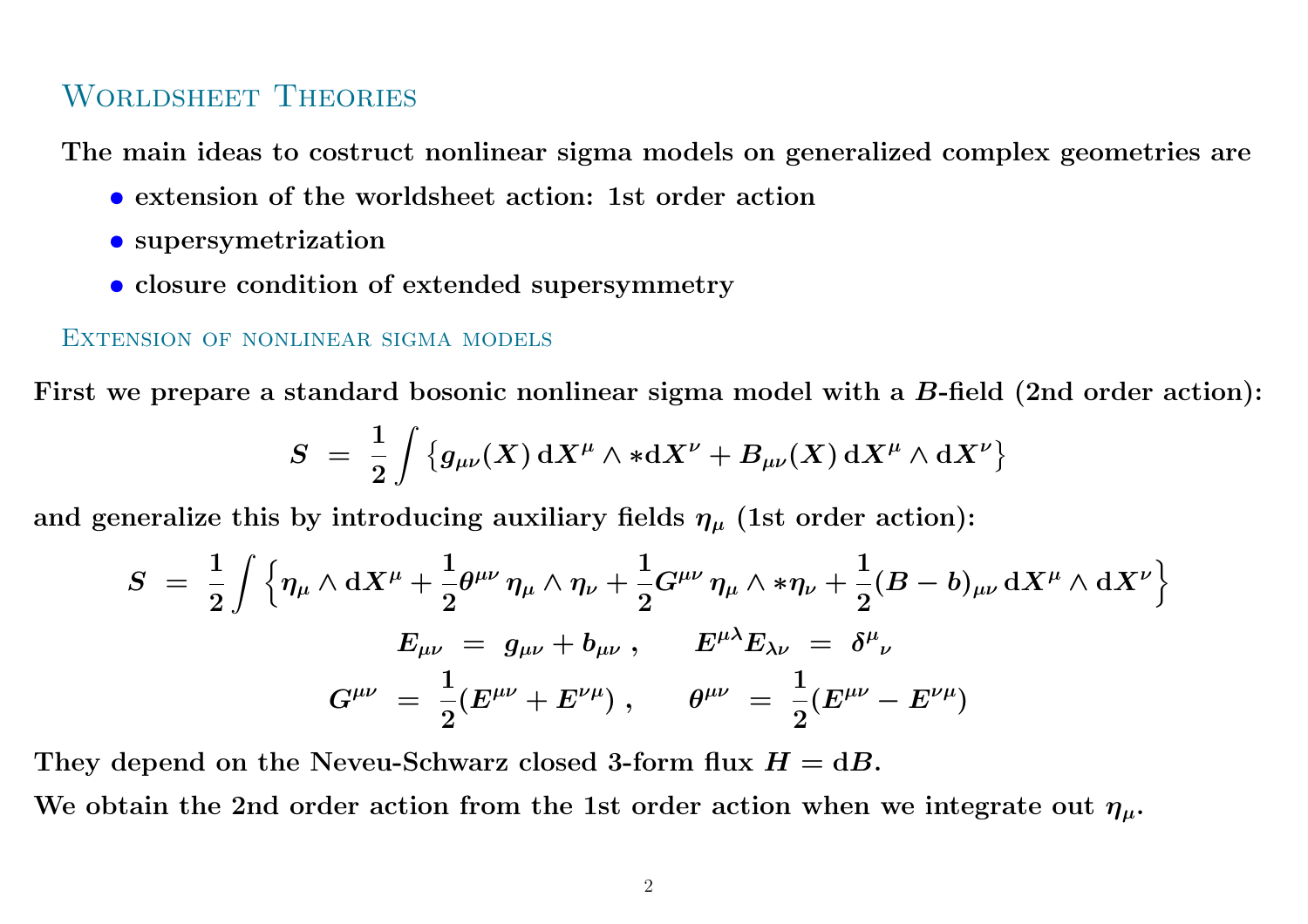In this formulation, we can define <sup>a</sup> (con)torsion tensor of the target space

$$
\nabla^{(T)}\ =\ \nabla^0+\kappa\ =\ \nabla^0+H\ ,
$$

where  $\nabla^0$  is the Levi-Civita connection and  $H$  is the NS-flux.

Supersymmetrization and closure condition of extra supersymmetry

We introduce a supersymmetry to obtain a standard almost complex structure  $I.$ We also introduce an extra supersymmetry in order to extend the standard almost complex structure to generalized almost complex structures  $\mathcal{J}_i$ 

The most simple example:  $\mathcal{J}_1$  and  $\mathcal{J}_2$  consist of I and J, respectively

[Lindstrom, Minasian, Tomasiello, Zabzine]:

 $(0, 2)$  nonlinear sigma models from  $(0, 1)$  supersymmetric theories [Lindstrom, Rocek, von Unge, Zabzine]:

 $(2, 2)$  nonlinear sigma models from  $(2, 1)$  supersymmetric theories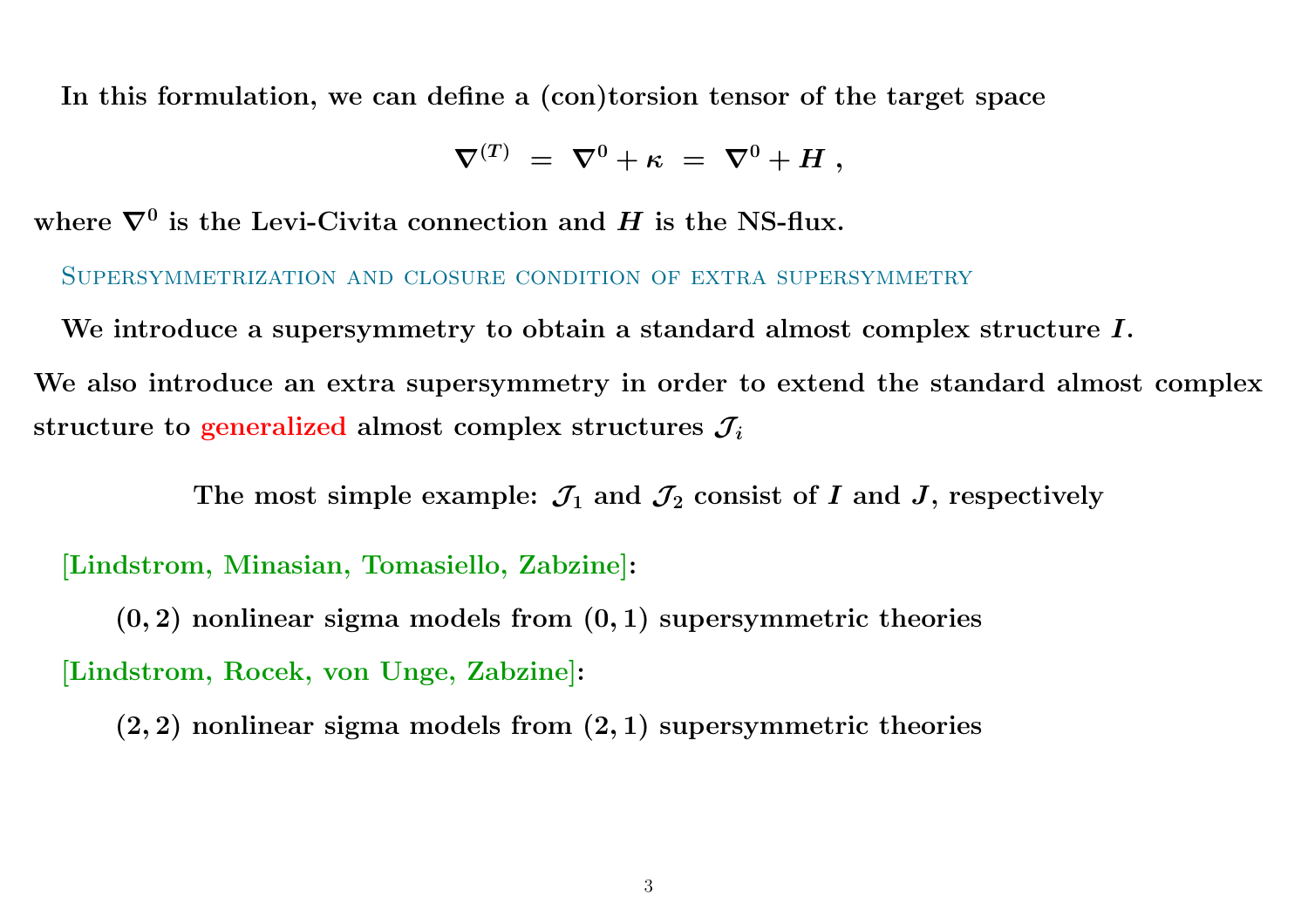Relations among various supersymmetric theories



- :: reduction to ordinary supersymmetry
- :supersymmetry reduction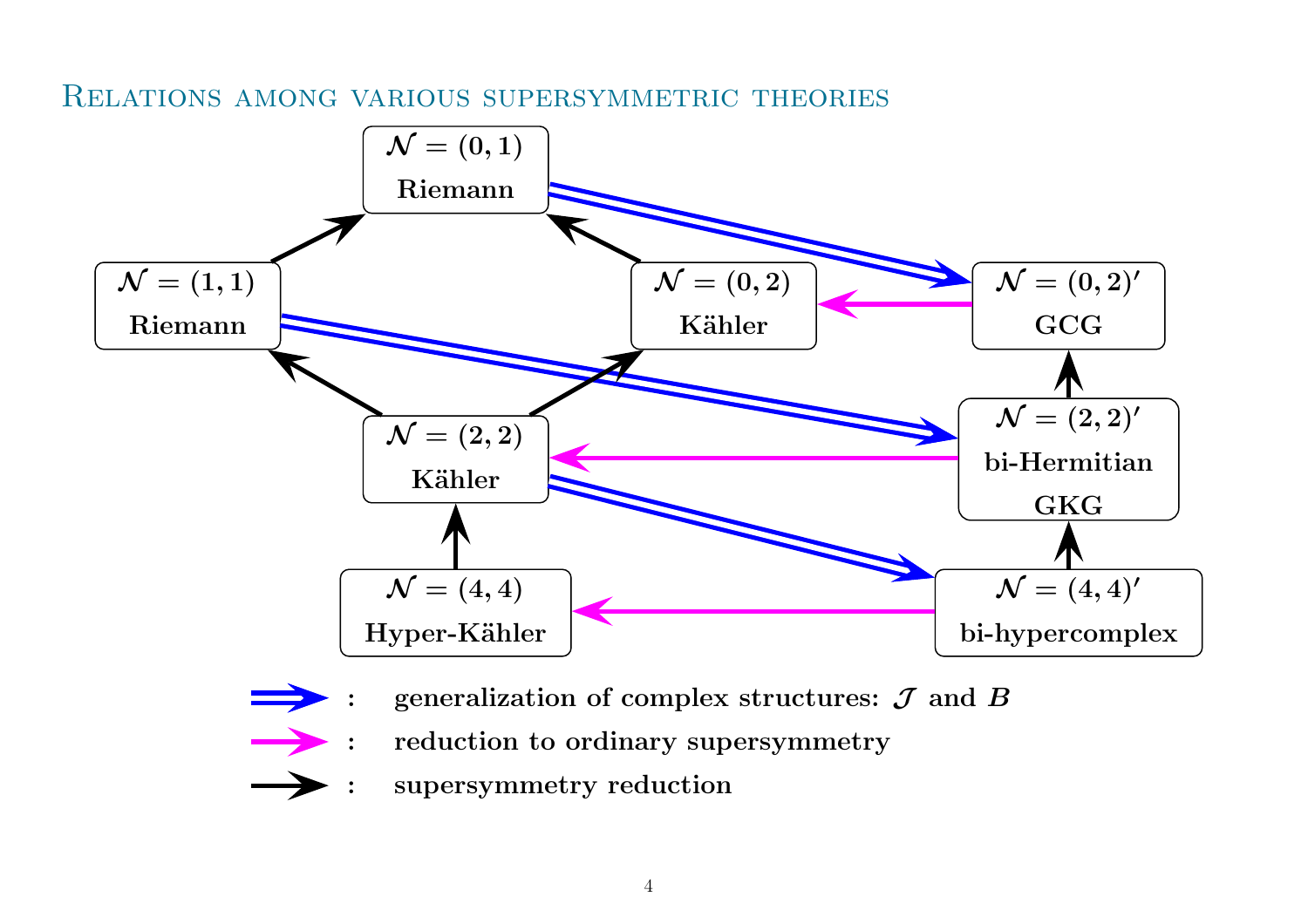#### Application to mirror symmetry

Minasian et al suggested a new type of mirror symmetry  $\mathrm{e}^{B-iJ} \leftrightarrow \Omega$  on generalized complex geometries.

Lindström et al discussed  $\mathcal{N}=(2,2)$  sigma models described only one function  $K,$  which is a function of semi-chiral superfields.

We wish to consider the duality transformation procedure discussed by Roček-Verlinde (and Hori-Vafa as <sup>a</sup> gauge theory).

Let us first discuss mirror symmetry (or <sup>3</sup> T-dualities) in terms of some objects of the  $\operatorname{structures}$   $J$  and  $\Omega$ :

$$
\begin{array}{rcl} \Phi_+ &\longleftrightarrow & \Phi_- \\ \mathop{\rm e}\nolimits^{B-iJ} &\longleftrightarrow & \Omega \end{array}
$$

where in the second line we have specialized to  $SU(3)$  structure manifolds.

We expect it will also hold for the general case of  $SU(3)\times SU(3)$  structures on  $T\oplus T^*.$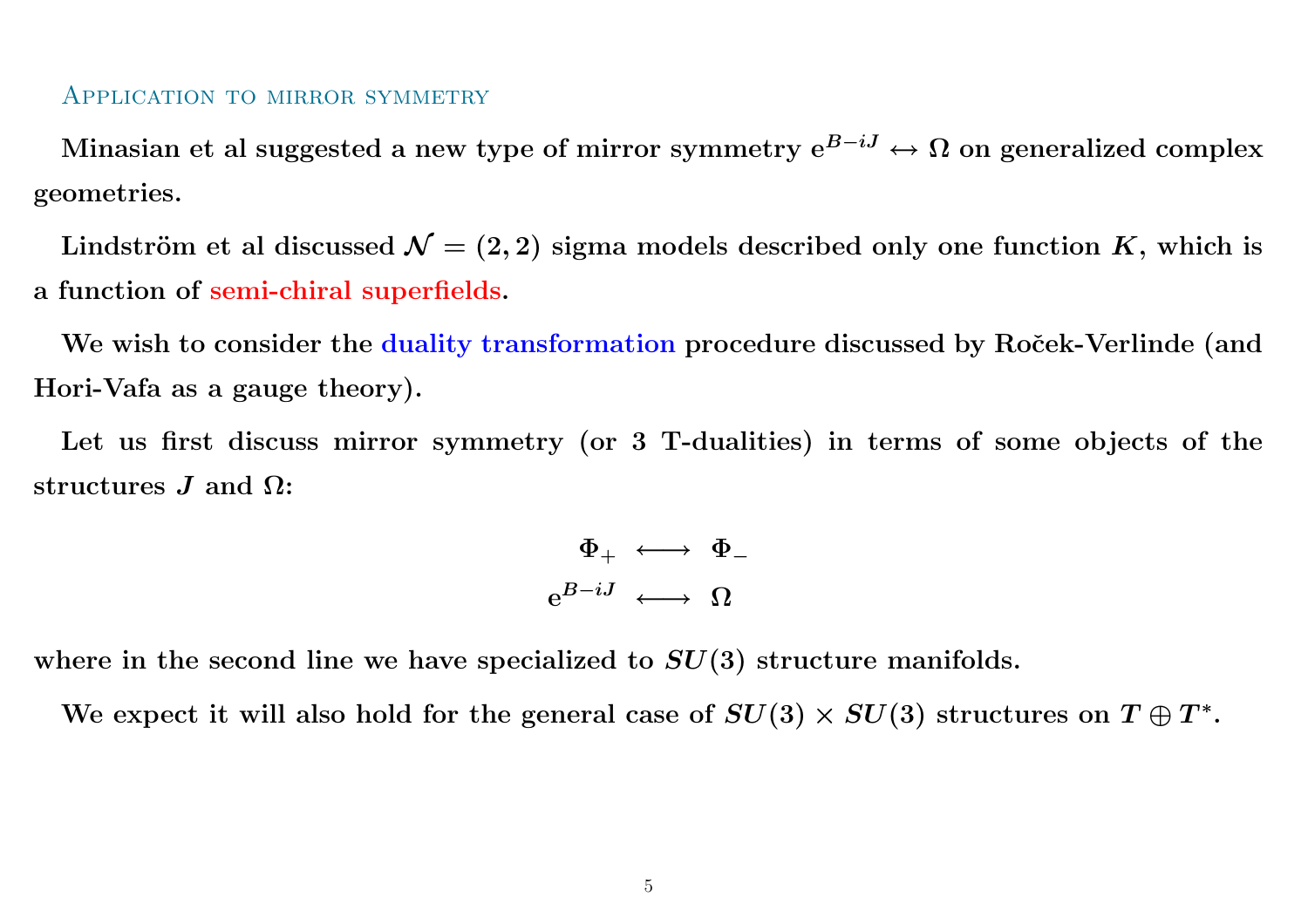### Sigma Models on Generalized Complex Geometries

 $\mathcal{N}=(2,2)$  supersymmetric sigma models of semi-chiral superfields

Prepare an  $\mathcal{N} = (2, 2)$  supersymmetric Lagrangian of semi-chiral superfields X and Y:

$$
\overline{D}_+ \mathbb{X} \;=\; 0\;,\quad \ \ \overline{D}_- \mathbb{Y} \;=\; 0
$$

 $\text{Reduce it to the }\mathcal{N}=(1,1) \text{ theory }(\widetilde{Q})$  $Q^1_\pm$  are extra  ${\cal N}=(1,1)$  superchages):

$$
\mathscr{L} \;=\; \int \mathrm{d}^4 \theta \, K(\mathbb{X},\overline{\mathbb{X}},\mathbb{Y},\overline{\mathbb{Y}}) \;=\; -\frac{1}{8} \int \mathrm{d} \theta_1^+ \mathrm{d} \theta_1^- \, \widetilde{Q}_+^1 \widetilde{Q}_-^1 K(\mathbb{X},\overline{\mathbb{X}},\mathbb{Y},\overline{\mathbb{Y}})
$$

Semi-chiral superfields decompose into two independent  $\mathcal{N}=(1,1)$  superfields:

$$
\mathbb{Y}^{(2,2)} \rightarrow \{\mathbb{X}^{(1,1)}, \ \Psi_{-}^{(1,1)}\} \qquad \Psi_{-}^{(1,1)} \equiv \widetilde{Q}_{-}^{1}\mathbb{X}^{(2,2)} | \n\mathbb{Y}^{(2,2)} \rightarrow \{\mathbb{Y}^{(1,1)}, \ \Upsilon_{+}^{(1,1)}\} \qquad \Upsilon_{+}^{(1,1)} \equiv \widetilde{Q}_{+}^{1}\mathbb{Y}^{(2,2)} |
$$

We obtain a general  $\mathcal{N}=(1,1)$  supersymmetric Lagrangian such as

$$
\begin{array}{lll} \mathscr{L} & = & - \frac{1}{8} \int \mathrm{d}\theta_{1}^{+} \mathrm{d}\theta_{1}^{-} \widetilde{Q}_{+}^{1} \widetilde{Q}_{-}^{1} K \\ & = & - \frac{1}{8} \int \mathrm{d}\theta_{1}^{+} \mathrm{d}\theta_{1}^{-} \Big \{ -D_{+}^{1} \mathbb{X}^{A} \, m_{AB'} \, D_{-}^{1} \mathbb{Y}^{B'} + \Upsilon_{+}^{A'} \, n_{A'B} \, \Psi_{-}^{B} \\ & & \qquad \qquad + \Psi_{-}^{A} \big (2 \omega_{AB} \, D_{+}^{1} \mathbb{X}^{B} + i p_{AB'} \, D_{+}^{1} \mathbb{Y}^{B'} \big ) + \Upsilon_{+}^{A'} \big (i q_{A'B} \, D_{-}^{1} \mathbb{X}^{B} - 2 \omega_{A'B'} \, D_{-}^{1} \mathbb{Y}^{B'} \big ) \Big \} \end{array}
$$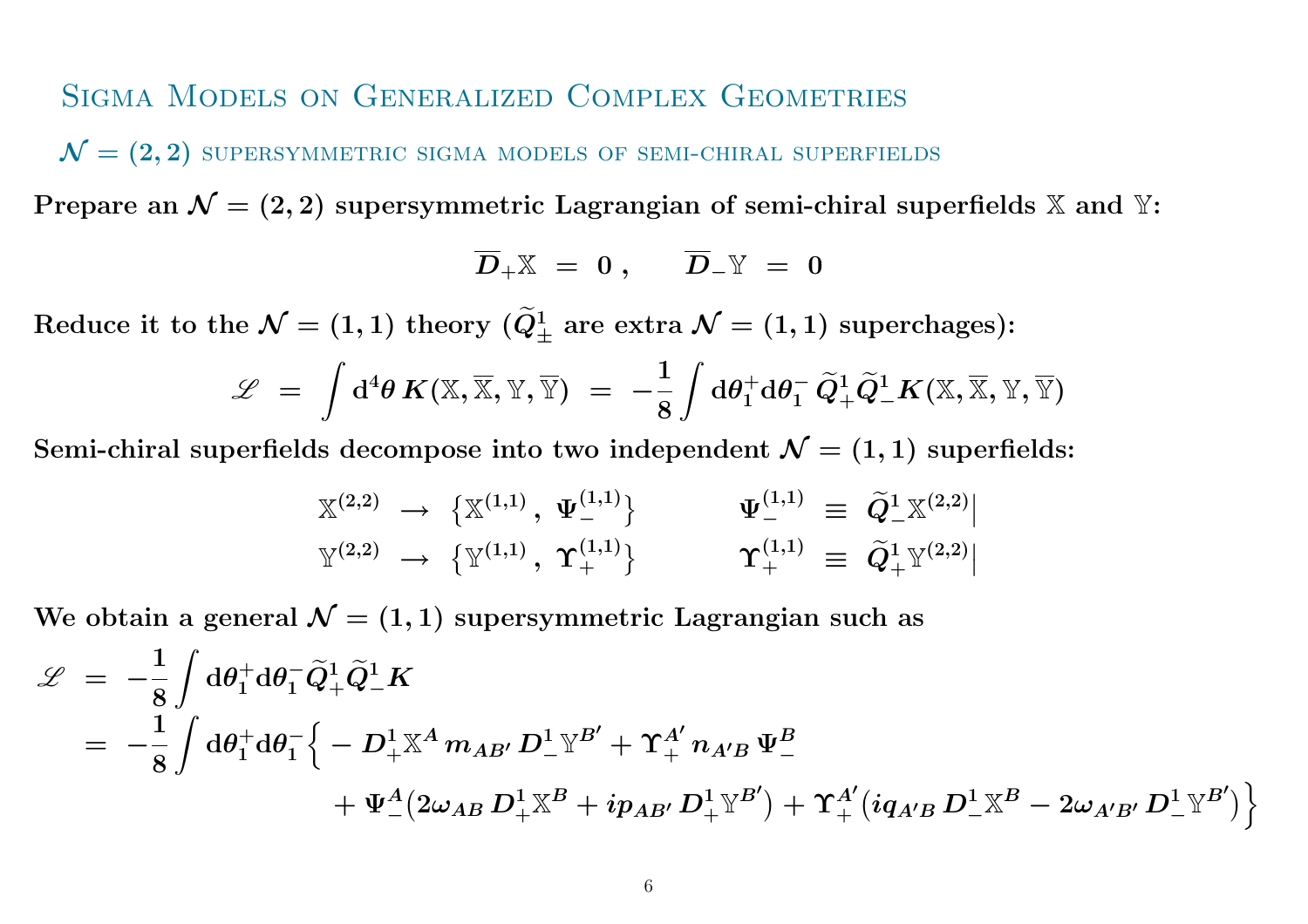Now we introduced the following matrix-valued functions:

$$
J^{A}_{B} = \begin{pmatrix} J^{a}_{b} & 0 \\ 0 & \overline{J}^{\overline{a}}_{b} \end{pmatrix}, \qquad (J^{B}{}_{A})^{\overline{a}} = J_{A}{}^{B} = \begin{pmatrix} J_{a}{}^{b} & 0 \\ 0 & \overline{J}_{a}{}^{\overline{b}} \end{pmatrix}
$$
  
\n
$$
m_{AB'} \equiv \begin{pmatrix} -J_{a}{}^{c} K_{cd'} J^{d'}{}_{b'} & -J_{a}{}^{c} K_{cd'} \overline{J}^{\overline{d}}{}_{\overline{b}'} \\ -\overline{J}_{a}{}^{\overline{c}} K_{cd'} J^{d'}{}_{b'} & -\overline{J}_{a}{}^{\overline{c}} K_{cd'} \overline{J}^{\overline{d}}{}_{\overline{b}'} \end{pmatrix} = -J_{A}{}^{C} K_{CD'} J^{D'}{}_{B'}
$$
  
\n
$$
n_{A'B} \equiv \begin{pmatrix} K_{ab'} & K_{a\overline{b}'} \\ K_{\overline{a}b'} & K_{a\overline{b}'} \end{pmatrix} = K_{A'B}
$$
  
\n
$$
p_{AB'} \equiv \begin{pmatrix} -iJ_{a}{}^{c} K_{cb'} & -iJ_{a}{}^{c} K_{c\overline{b}'} \\ -i\overline{J}_{a}{}^{\overline{c}} K_{cb'} & -i\overline{J}_{a}{}^{\overline{c}} K_{\overline{c}b'} \end{pmatrix} = -iJ_{A}{}^{C} K_{CB'}
$$
  
\n
$$
q_{A'B} \equiv \begin{pmatrix} iJ_{a'}{}^{c'} K_{cb} & iJ_{a'}{}^{c'} K_{c'\overline{b}} \\ i\overline{J}_{a'}{}^{c'} K_{cb} & i\overline{J}_{a'}{}^{c'} K_{c'\overline{b}} \end{pmatrix} = iJ_{A'}{}^{C'} K_{CB}
$$
  
\n
$$
2\omega_{AB} \equiv \begin{pmatrix} J_{a}{}^{c} K_{cb} - K_{ac} J^{c}{}_{b} & J_{a}{}^{c} K_{d\overline{b}} - K_{a\overline{c}} \overline{J}^{\overline{c}}_{b} \\ \overline{J}_{a}{}^{\overline{c}} K_{cb} - K_{ac} J^{c}{}_{b} & \overline{J
$$

$$
D^1_+\mathbb{X}^A\;=\;\left(\frac{D^1_+\mathbb{X}^a}{D^1_+\mathbb{X}^{\overline{a}}}\right)\;,\quad \Psi^A_-\;=\;\left(\Psi^a_-\,,\;\overline{\Psi^a_-}\,\right),\quad \ \ D^1_+\mathbb{Y}^{A'}\;=\;\left(\frac{D^1_+\mathbb{Y}^{a'}}{D^1_+\mathbb{Y}^{\overline{a}'}}\,\right)\;,\quad \ \ \Upsilon^{A'}_+\;=\;\left(\Upsilon^{a'}_+,\;\overline{\Upsilon^a_+}\,\right)
$$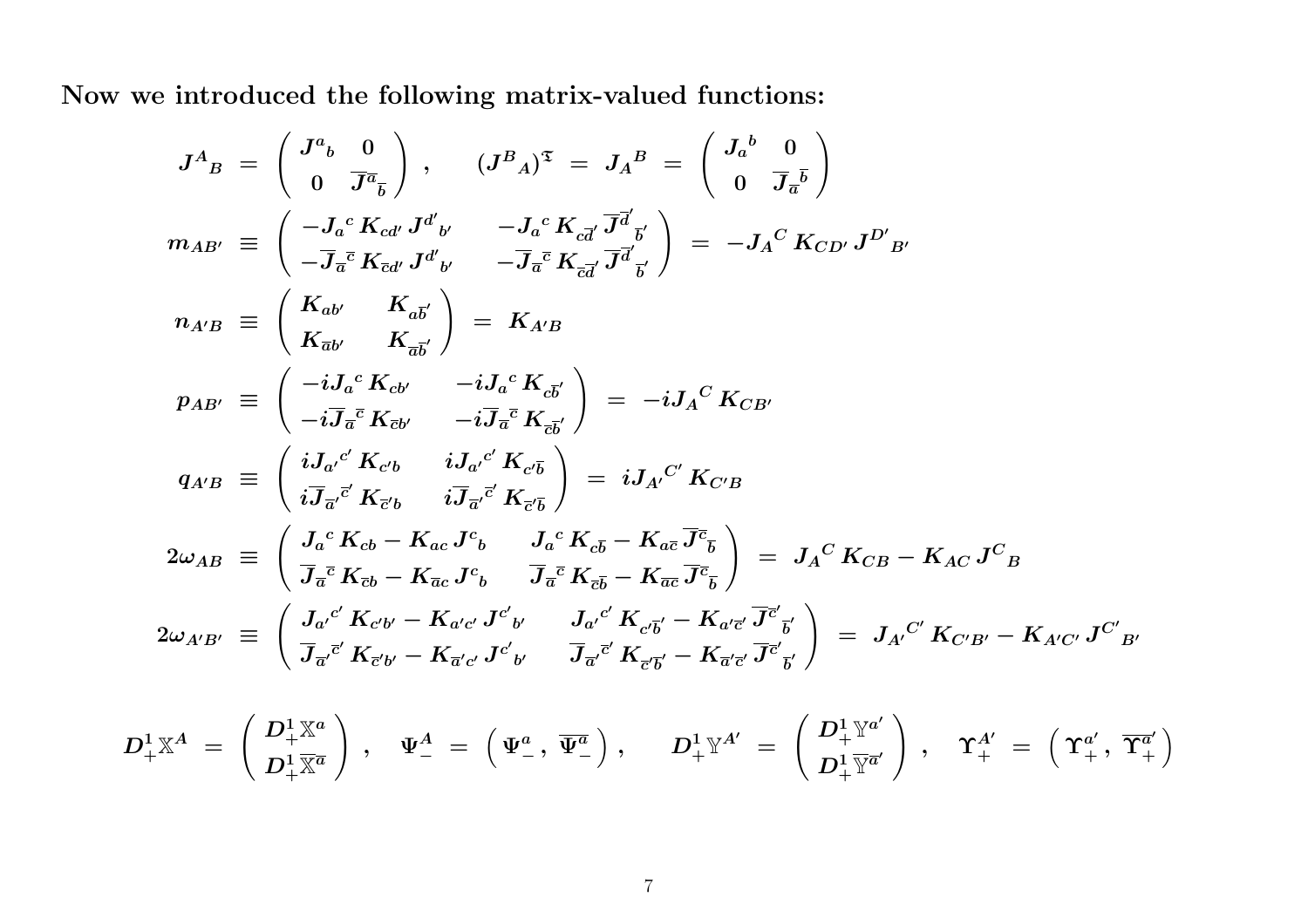#### Topological sigma models

We can easily obtain a "topological" theory written only by  $\mathbb{X}^a$  or only by  $\mathbb{Y}^{b'}$ :

$$
\mathcal{L}_{\mathbb{X}} = \int d^4 \theta \, K(\mathbb{X}, \overline{\mathbb{X}}) = -\frac{1}{4} \int d\theta_1^+ d\theta_1^- \left\{ \Psi_-^A \omega_{AB} D_+^1 \mathbb{X}^B \right\} = -\frac{1}{4} \int d\theta_1^+ d\theta_1^- \left\{ S_{A-} D_+^1 \mathbb{X}^A \right\}
$$
  

$$
\mathcal{L}_{\mathbb{Y}} = \int d^4 \theta \, K(\mathbb{Y}, \overline{\mathbb{Y}}) = \frac{1}{4} \int d\theta_1^+ d\theta_1^- \left\{ \Upsilon_+^{A'} \omega_{A'B'} D_-^1 \mathbb{Y}^{B'} \right\} = \frac{1}{4} \int d\theta_1^+ d\theta_1^- \left\{ S_{A'+} D_-^1 \mathbb{Y}^{A'} \right\}
$$

where we re-defined  $S_{A-}=\Psi^B_-\,\omega_{BA},\,\Psi^A_-=S_{B-}\,\omega^{BA},\,S_{A'+}= \Upsilon^{B'}_+\,\omega_{B'A'}\,\Upsilon^{A'}_+=S_{B'+}\,\omega^{B'A'}.$ 

We determine the second, non-manifest supersymmetry transformation rules:

$$
\begin{aligned}\n\widetilde{\delta}^{(+)}\mathbb{X}^{A} &= \widetilde{\varepsilon}^{+} J^{A}{}_{B} D^{1}_{+} \mathbb{X}^{B} \,, \qquad \widetilde{\delta}^{(-)}\mathbb{X}^{A} = -\widetilde{\varepsilon}^{-} \,\omega^{AB} \,(S_{B-})^{\mathfrak{T}} \\
\widetilde{\delta}^{(+)}S_{A-} &= -\widetilde{\varepsilon}^{+} D^{1}_{+} S_{B-} J^{B}{}_{A} \\
&\quad + (1 - \alpha_{+}) S_{C-} \,\omega^{CB} \Big\{ \partial_{E}(\omega_{BA}) \, (\widetilde{\delta}^{(+)}\mathbb{X}^{E}) + \partial_{L}(\omega_{BE}) \, \widetilde{\varepsilon}^{+} \, J^{L}{}_{A} \,(D^{1}_{+} \mathbb{X}^{E}) \Big\} \\
&\quad + \beta \, S_{C-} \,\omega^{CB} \Big\{ \partial_{A}(\omega_{BE}) \, (\widetilde{\delta}^{(+)}\mathbb{X}^{E}) + \partial_{E}(\omega_{BL}) \, \widetilde{\varepsilon}^{+} \, J^{L}{}_{A} D^{1}_{+} \mathbb{X}^{E} \Big\} \\
\widetilde{\delta}^{(-)}S_{A-} &= -i \widetilde{\varepsilon}^{-} \big\{ \omega_{AC} \, (\partial_{0} - \partial_{1}) \mathbb{X}^{C} \big\}^{\mathfrak{T}} + S_{C-} \,\omega^{CB} \, \partial_{E}(\omega_{BA}) \, (\widetilde{\delta}^{(-)}\mathbb{X}^{E})\n\end{aligned}
$$

The transformation rules of  $\mathbb {Y}\text{-}$ theory are

$$
\begin{aligned}\n\widetilde{\delta}^{(+)}\mathbb{Y}^{A'} &= -\widetilde{\varepsilon}^+ \,\omega^{A'C'} \left( S_{C'+} \right)^{\mathfrak{T}}, \qquad \widetilde{\delta}^{(-)}\mathbb{Y}^{A'} = \widetilde{\varepsilon}^- \,J^{A'}{}_{C'} \,D^1_- \mathbb{Y}^{C'} \\
\widetilde{\delta}^{(+)}S_{A'+} &= -i\widetilde{\varepsilon}^+ \left\{ \omega_{A'C'} \left( \partial_0 + \partial_1 \right) \mathbb{Y}^{C'} \right\}^{\mathfrak{T}} + S_{C'+} \,\omega^{C'B'} \,\partial_{E'} (\omega_{B'A'}) \left( \widetilde{\delta}^{(+)} \mathbb{Y}^{E'} \right) \\
\widetilde{\delta}^{(-)}S_{A'+} &= -\widetilde{\varepsilon}^- \,D^1_- S_{B'+} J^{B'}{}_{A'} + \text{(still undetermined terms (2005 9/20))}\n\end{aligned}
$$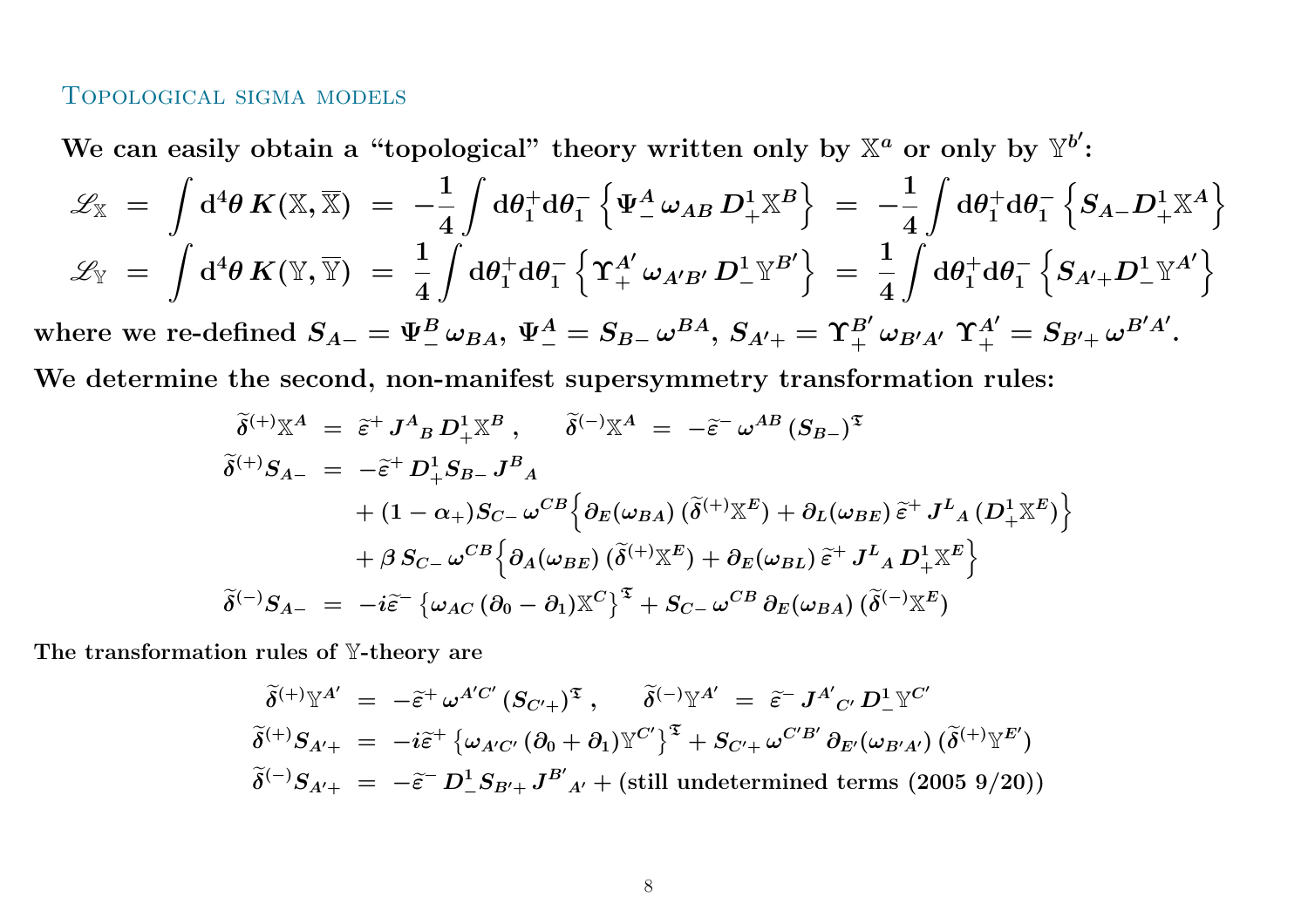#### Embedded generalized complex structures

In these models, the additional supersymmetry transformations are expressed (we abbrebiated the terms described by the derivatives of complex structures and symplectic forms):

$$
\begin{cases}\n\tilde{\delta}^{(+)}\mathbb{X}^{A} = J^{A}{}_{B}D_{+}^{1}\mathbb{X}^{B} \\
\tilde{\delta}^{(+)}(S_{A-})^{\mathfrak{T}} = -J_{A}{}^{B}(D_{+}^{1}S_{B-})^{\mathfrak{T}} \\
\tilde{\delta}^{(-)}\mathbb{X}^{A} = -\omega^{AB}(S_{B-})^{\mathfrak{T}} \\
\tilde{\delta}^{(-)}(S_{A-})^{\mathfrak{T}} = -i\omega_{AB}(\partial_{0}-\partial_{1})\mathbb{X}^{B} \\
\begin{cases}\n\tilde{\delta}^{(+)}\mathbb{Y}^{A'} = -\omega^{A'B'}(S_{B'+})^{\mathfrak{T}} \\
\tilde{\delta}^{(+)}(S_{A'+})^{\mathfrak{T}} = -i\omega_{A'B'}(\partial_{0}+\partial_{1})\mathbb{Y}^{B'}\n\end{cases}\n\qquad\n\begin{array}{c}\n\tilde{\delta}^{(-)}\mathbb{Y}^{A} = J^{A'}{}_{B'}D_{-}^{\mathfrak{T}}\mathbb{Y}^{B'} \\
\tilde{\delta}^{(-)}(S_{A'+})^{\mathfrak{T}} = -J_{A'}{}^{B'}(D_{-}^{\mathfrak{T}}S_{B'+})^{\mathfrak{T}}\n\end{array}\n\qquad\n\begin{array}{c}\n\tilde{\delta}^{(-)}\mathbb{Y}^{A'} = J^{A'}{}_{B'}D_{-}^{\mathfrak{T}}\mathbb{Y}^{B'} \\
\tilde{\delta}^{(-)}(S_{A'+})^{\mathfrak{T}} = -J_{A'}{}^{B'}(D_{-}^{\mathfrak{T}}S_{B'+})^{\mathfrak{T}}\n\end{array}
$$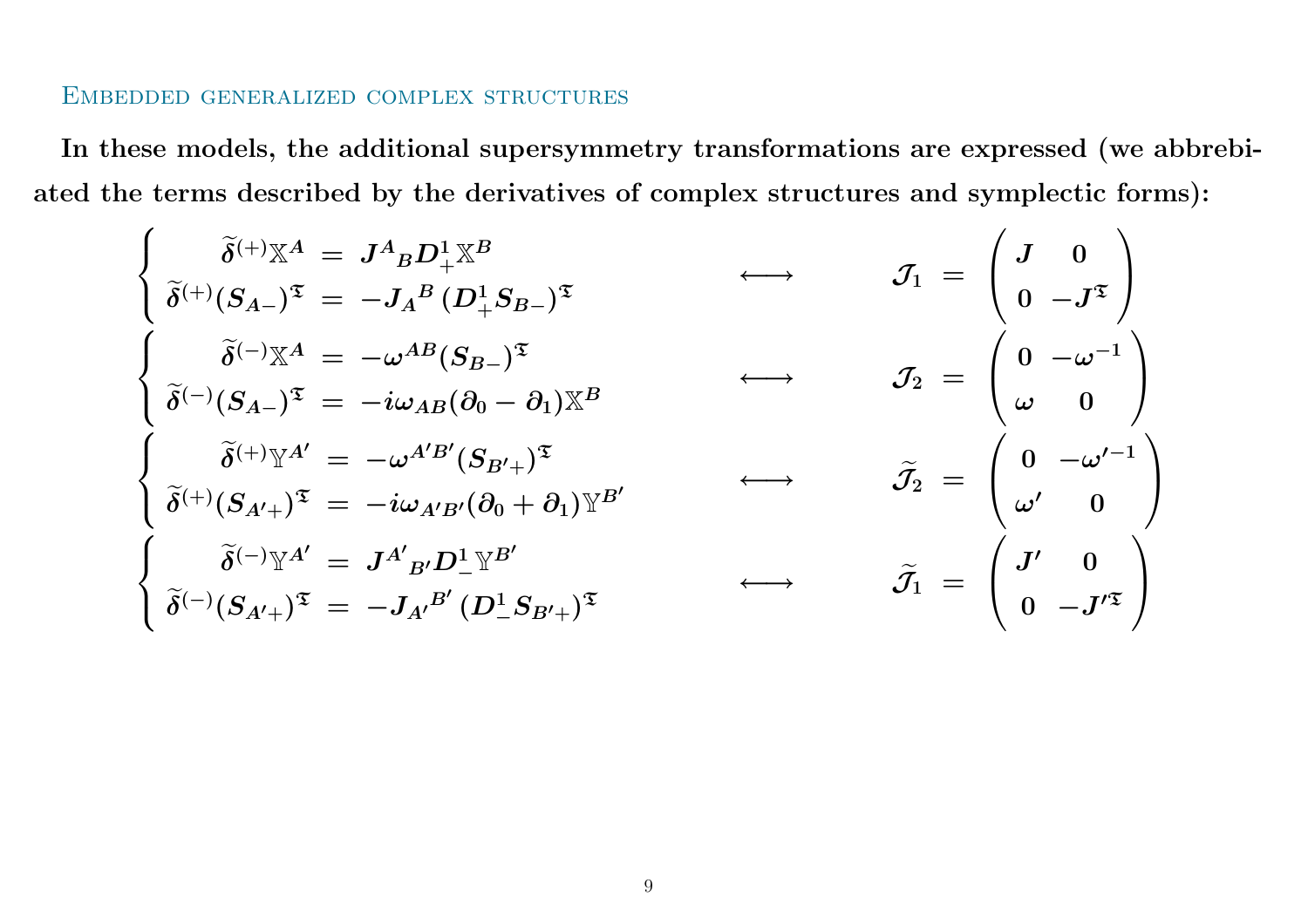#### A conjecture on the mirror symmetry

The mirror symmetry means the symmetry under the exchange of two Clifford(6, 6) (pure) spinors  $\Phi_\pm$  and the exchange of two generalized complex structures  $\mathcal{J}_1$  and  $\mathcal{J}_2$ :

|  |                                                      | (pure) spinors $\left  SU(3)$ -invariant tensors $\left  SU(3)$ -invariant bispinors generalized complex structures |
|--|------------------------------------------------------|---------------------------------------------------------------------------------------------------------------------|
|  | $\eta_+\otimes\eta_+^{\scriptscriptstyle\mathsf{L}}$ |                                                                                                                     |
|  | $\eta_+\otimes\eta_-^{\scriptscriptstyle\mathsf{I}}$ |                                                                                                                     |

Applying the above conjecture to the two topological theories, we find <sup>a</sup> candidate of the mirror transformations:

> $\mathcal{J}_1 \ \longleftrightarrow \ \widetilde{\mathcal{J}}_2$  $\widetilde{\mathcal{J}}_2 \ , \ \ \ \ \ \mathcal{J}_2 \ \longleftrightarrow \ \widetilde{\mathcal{J}}_1$ 1

This means

exchange between  $\mathbb{X}^A$  and  $\mathbb{Y}^{A'}$ 

Note that we have already understood that, in two-dimensional worldsheet theory, the mirror dual is represented by the exchange of a  $(c, c)$ -ring and a  $(a, c)$ -ring

$$
(\Phi,\overline{\Phi})\ \longleftrightarrow\ (Y,\overline{Y})
$$

 $\Phi$  and  $Y$  are a chiral superfield and a twisted chiral superfield defined by

$$
D_\pm \Phi \,\,=\,\,0\,\,, \hspace{0.5cm} D_+Y = D_-Y \,\,=\,\,0
$$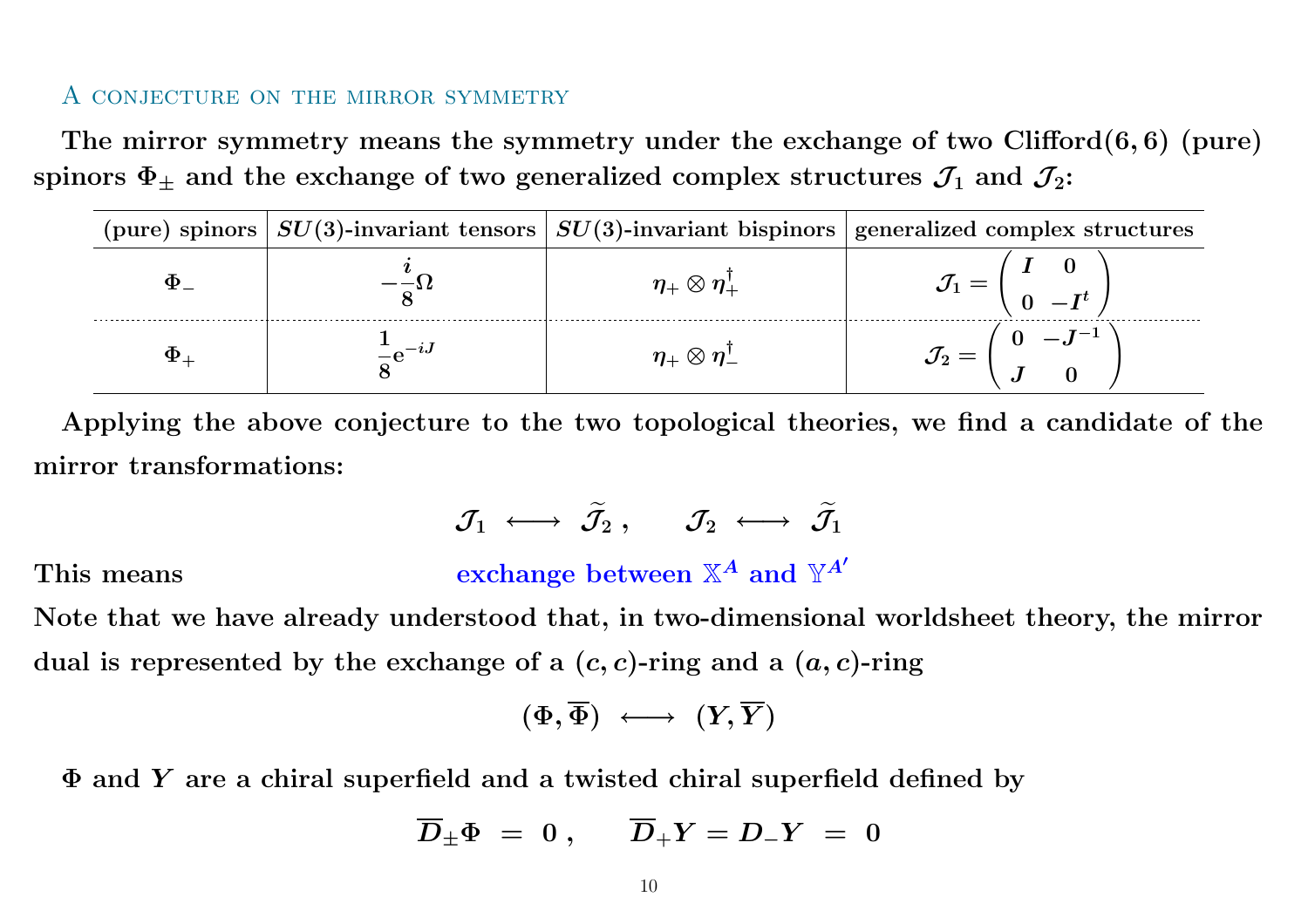The semi-chiral superfields  $\mathbb X$  and  $\mathbb Y$  can be represented as functions of the chiral and twisted chiral superfields:

$$
\mathbb{X} \;=\; \mathbb{X}(\Phi, Y) \;,\qquad \mathbb{Y} \;=\; \mathbb{Y}(\Phi, \overline{Y})
$$

We can easily check the above relations from the constraints  $D_+\mathbb{X} = D_-\mathbb{Y} = 0.$  So, if the mirror dual transformation means the mapping from  $(\mathbb{X}, \mathbb{X})$  to  $(\mathbb{Y}, \mathbb{Y}),$  this mirror dual also means the mapping from  $(\Phi, \Phi)$  to  $(Y, Y)$  and vice versa.

Thus we insist that

The topological theory  ${\mathscr L}_{{\mathbb X}}$  should be mapped

to the topological theory  ${\mathscr L}_{{\mathbb Y}},$  and vice versa.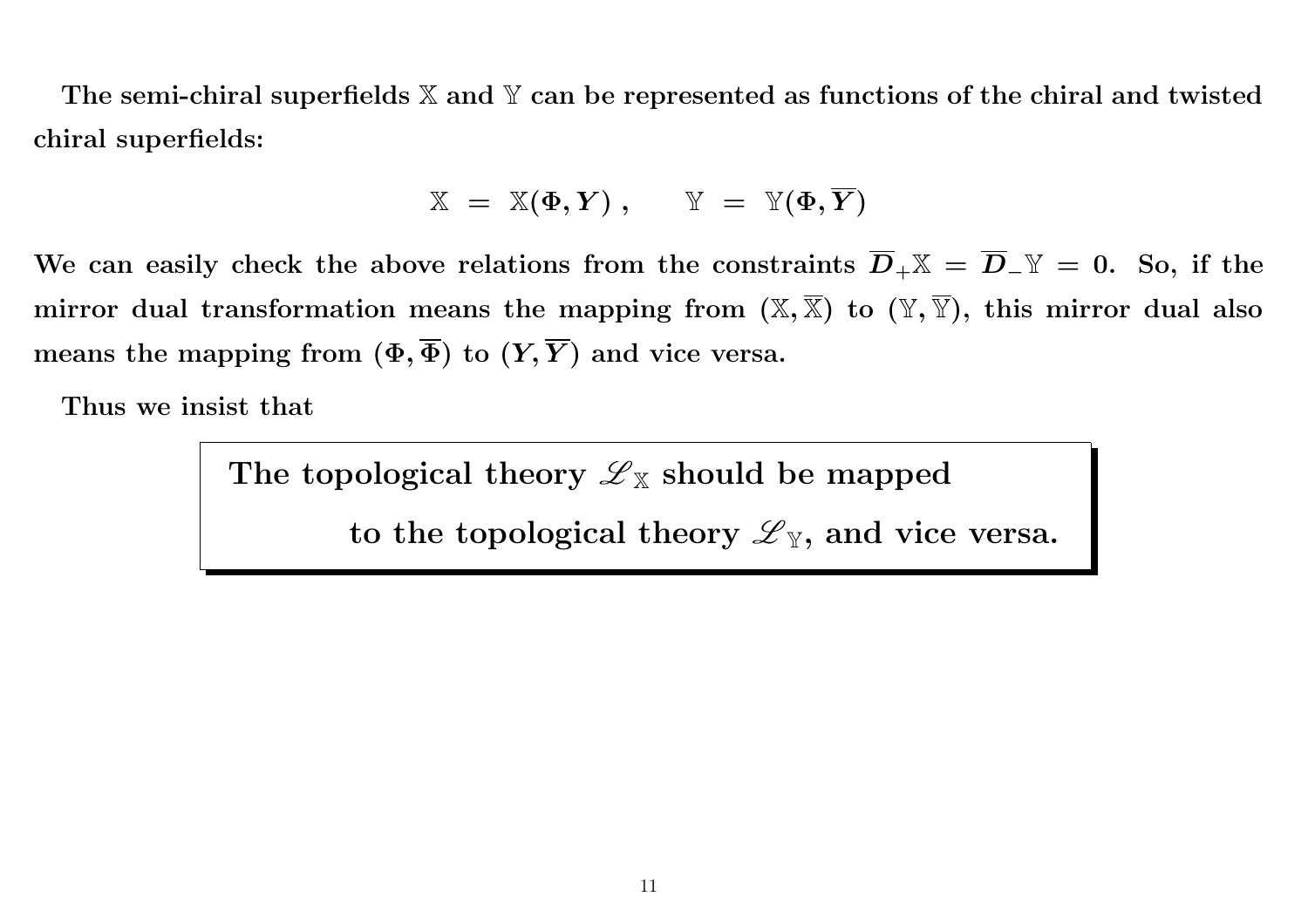#### A conjecture on the reduction of the degrees of freedom

If the theory is given only by semi-chiral superfields  $\mathbb X^a(\Phi, Y)$  and  $\mathbb X^{\overline a}(\Phi, Y),$  a half of the degrees of freedom should be irrelevant and we should fix them. The half of the degrees of freedom in the physical theory should also be fixed in order to describe <sup>a</sup> target space of suitable dimensions $^{\rm l}$ .

Now we propose <sup>a</sup> reduction rule of the semi-chiral superfields as follows:

$$
\begin{array}{rcl} \overline{D}_- \mathbb{X}^a &=& 0\;,\quad & D_-\overline{\mathbb{X}^a} \;=\; 0 \\ \overline{D}_+ \mathbb{Y}^{a'} &=& 0\;,\quad & D_+ \overline{\mathbb{Y}^{a'}} \;=\; 0 \end{array}
$$

This means that the Y dependence in X disappears under this constraint. In other words, the semi-chiral superfields  $\mathbb{X}^A$  and  $\mathbb{Y}^{A'}$  become chiral superfields, which probably represent the complex coordinates of the target space.

We can find the above constraints from the F-term in the  $\mathcal{N}=(2,2)$  theory such as

$$
\begin{array}{lll} \mathcal{L}_{\mathrm{c}} & \equiv & \displaystyle \int \mathrm{d}^2 \theta \, \mathbb{X}^a \widetilde{\mathbb{Y}}^{a'} + \int \mathrm{d}^2 \overline{\theta} \, \overline{\mathbb{X}^a} \overline{\widetilde{\mathbb{Y}}^a}' \\ & = & \displaystyle \frac{1}{2} \mathrm{e}^{-i \nu_{+} - i \nu_{-}} \int \mathrm{d} \theta_1^+ \mathrm{d} \theta_1^- \, \mathbb{X}^{(1,1)} \widetilde{\mathbb{Y}}^{(1,1)} - \frac{1}{2} \mathrm{e}^{+i \nu_{+} + i \nu_{-}} \int \mathrm{d} \theta_1^+ \mathrm{d} \theta_1^- \, \overline{\mathbb{X}}^{(1,1)} \overline{\widetilde{\mathbb{Y}}^{(1,1)}} \end{array}
$$

<sup>1</sup>We guess, for example, that <sup>a</sup> generalized Calabi-Yau 3-fold should be defined as <sup>a</sup> complex three-dimensional geometry as in the case of <sup>a</sup> ordinary Calabi-Yau 3-fold.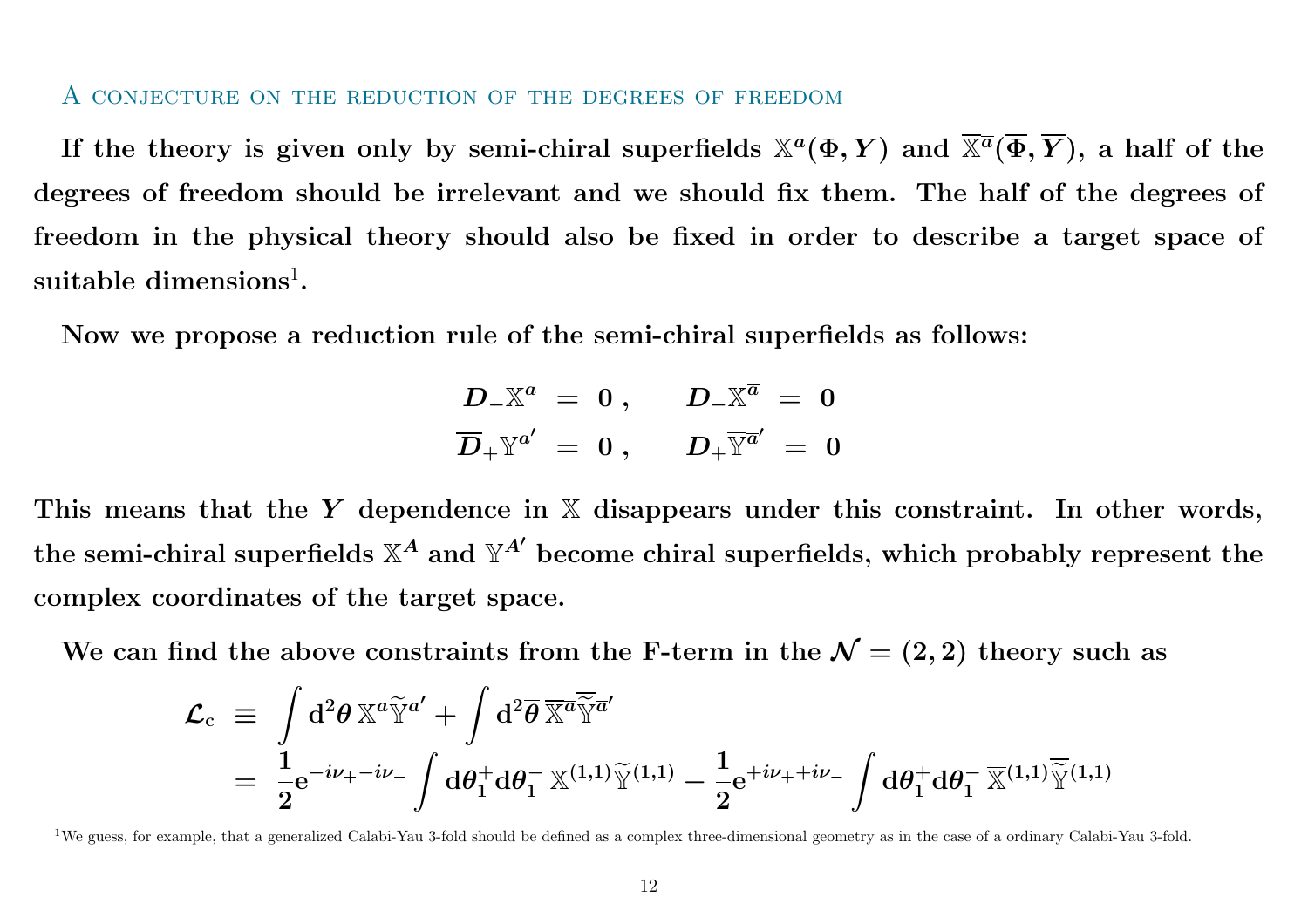If we integrate out  $\widetilde{\mathbb{Y}}^{(1,1)}$  as a Lagrange multiplier, we obtain  $0 = \mathrm{e}^{-i\nu_-}\overline{D}_-\mathbb{X}^{(1,1)}.$ 

From this constraint we find that the following relations:

$$
\widehat{\psi}_{-} + \widehat{\chi}_{-} \,\,=\,\, \widehat{F} + \widehat{G} \,\,=\,\, (\partial_0 - \partial_1) \phi \,\,=\,\, (\partial_0 - \partial_1) \psi_{+} \,\,=\,\, 0
$$

We also find that spinor superfields  $\Psi_-^a$  and  $\Upsilon_+^{a'}$  are still independent of the scalar superfields  $\mathbb{X}^a$  and  $\mathbb{Y}^{a'}$ .

Because of this property, the  $\mathcal{N}=(2,2)$  sigma models  ${\mathscr L}_\mathbb{X}$  and  ${\mathscr L}_\mathbb{Y}$  with the F-terms can be reduced to the meaningful  $\mathcal{N}=(1,1)$  sigma models, in which we can introduce the generalized complex structures.

[Notes]: 
$$
\mathcal{N} = (2, 2)
$$
 and  $(1, 1)$  superfields  $(\theta_1^{\pm} \equiv -ie^{i\nu_{\pm}}\theta)$   
\n
$$
\mathbb{X}^{(2,2)} = \phi + i\sqrt{2}\theta^{+}\psi_{+} + i\sqrt{2}(\theta^{-}\psi_{-} + \overline{\theta}^{-}\chi_{-}) + 2i\theta^{+}(\theta^{-}F + \overline{\theta}^{-}G) + \theta^{-}\overline{\theta}^{-}(A_0 - A_1) + 2\theta^{+}\theta^{-}\overline{\theta}^{-}\zeta_{-} \n- i\theta^{+}\overline{\theta}^{+}(\partial_{0} + \partial_{1})\phi + \sqrt{2}\theta^{+}\overline{\theta}^{+}(\partial_{0} + \partial_{1})(\theta^{-}\psi_{-} + \overline{\theta}^{-}\chi_{-}) + i\theta^{+}\theta^{-}\overline{\theta}^{+}\overline{\theta}^{-}(\partial_{0} + \partial_{1})(A_0 - A_1) \n\mathbb{X}^{(1,1)} = \phi + i\sqrt{2}\theta_{1}^{+}\hat{\psi}_{+} + i\sqrt{2}\theta_{1}^{-}(\hat{\psi}_{-} + \hat{\chi}_{-}) + 2i\theta_{1}^{+}\theta_{1}^{-}(\hat{F} + \hat{G}) \n\Psi_{-}^{(1,1)} = i(\hat{\psi}_{-} - \hat{\chi}_{-}) - i\sqrt{2}\theta_{1}^{+}(\hat{F} - \hat{G}) + \sqrt{2}\theta_{1}^{-}(A_0 - A_1) + 2\sqrt{2}\theta_{1}^{+}\theta_{1}^{-}\hat{\zeta}_{-}
$$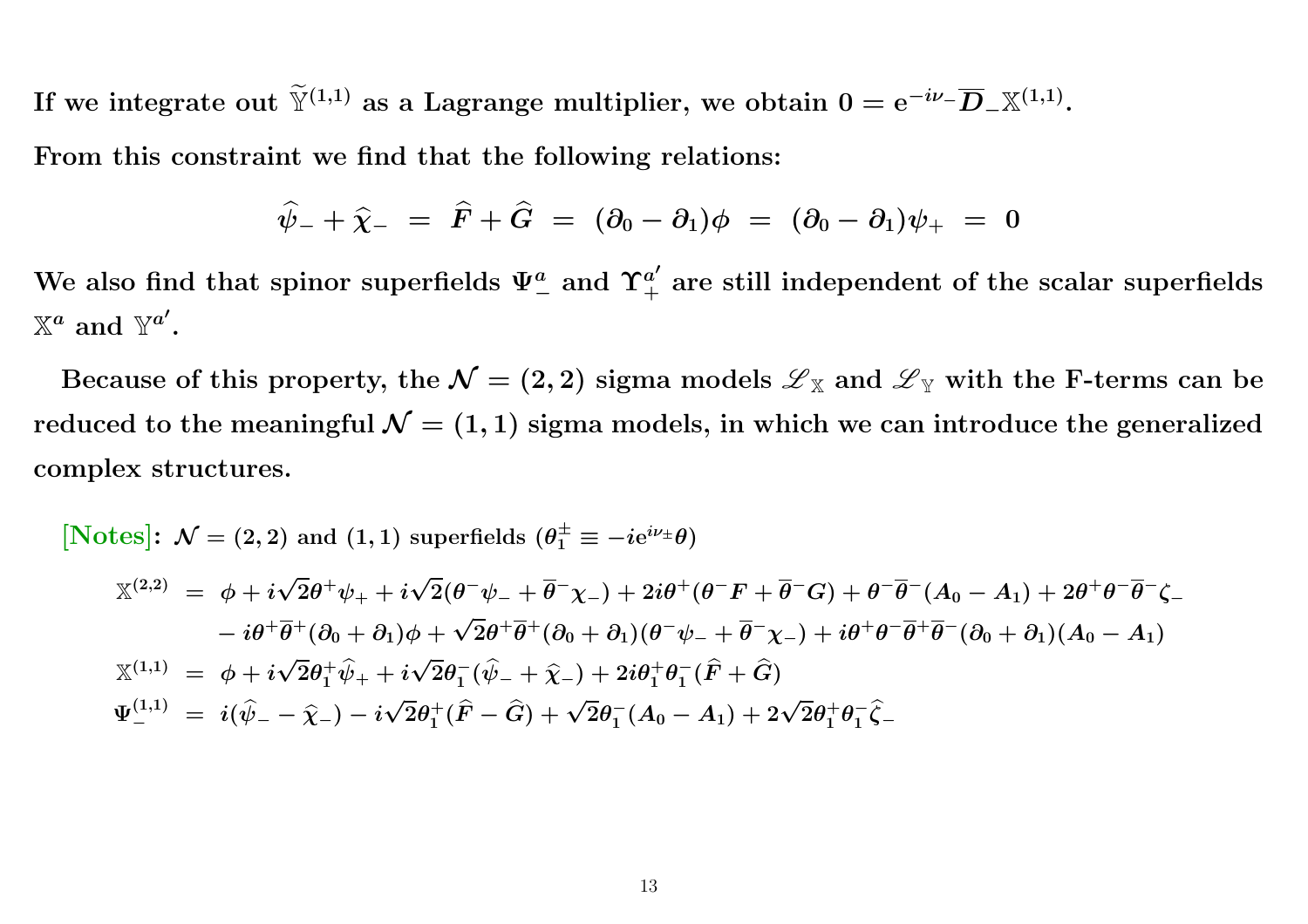#### COMMENT ON  $\boldsymbol{U(1)}$  gauge symmetries

A chiral superfield  $\Phi$  can possess a vector  $U(1)_{\rm V}$  gauge symmetry.

A twisted chiral superfield can possess an axial  $U(1)_{\rm A}$  gauge symmetry.

As we mentioned before, a pair  $(\Phi, \Phi)$  is mapped to a pair  $(Y,Y)$  and vice versa. This means that the  $U(1)_{\rm V}$  gauge symmetry is mapped to another  $U(1)_{\rm A}$  gauge symmetry and vice versa. Suppose

- $\bullet$   ${\mathscr L}_{{\mathbb X}}({\mathbb X},{\mathbb X})$  with F-term has an  $U(1)_{{\mathbf V}}$  gauge symmetry from the  $\Phi$  dependence in  ${\mathbb X}$
- $\bullet$   ${\mathscr L}_{\mathbb Y}(\widetilde{\mathbb Y})$  $\widetilde{\mathbb{Y}},\widetilde{\mathbb{Y}}$  $\widetilde{\widetilde{\mathbb{Y}}}$ ) with F-term has an  $\widetilde{U(1)}$  $\widetilde{U(1)_\mathrm{V}}$  gauge symmetry from the  $\widetilde{\Phi}$  $\widetilde{\Phi}$  dependence in  $\widetilde{\mathbb{Y}}$

Under the mirror dual mapping from  ${\mathscr L}_{{\mathbb X}}$  to  ${\mathscr L}_{{\mathbb Y}},$  we guess that the  $U(1)_{{\mathbf V}}$  gauge symmetry in  ${\mathscr L}_{{\mathbb X}}$  should be fixed and the fixed  $U(1)_{{\mathbf A}}$  gauge symmetry by is mapped to the unfixed  $U(1)_{{\mathbf V}}$  $\overbrace{\phantom{137281}}^{\phantom i\phantom i\phantom i\phantom j}}$ gauge symmetry in the  $\mathscr{L}_{\mathbb{Y}}$  theory.

| $\lceil \text{theory} \rceil$ | variables                                                                                                                                                                                                                                                                                                                         | $U(1)$ gauge |                                                                                                              | $\vert$ constraint $\vert$ reduced variables $\vert$ reduced $U(1)$ gauge |
|-------------------------------|-----------------------------------------------------------------------------------------------------------------------------------------------------------------------------------------------------------------------------------------------------------------------------------------------------------------------------------|--------------|--------------------------------------------------------------------------------------------------------------|---------------------------------------------------------------------------|
| ${\mathscr L}_{{\mathbb X}}$  | $\big\  \left(\mathbb{X}(\Phi,\boldsymbol{Y}), \ \overline{\mathbb{X}}(\overline{\Phi},\overline{\boldsymbol{Y}})\right) \big\  U(1)_{\mathrm{V}} \ \ U(1)_{\mathrm{A}} \ \big\  \ \overline{D}_- \mathbb{X} = 0 \ \big\  \ .$                                                                                                    |              | $(\mathbb X(\Phi),\ \overline{\mathbb X}(\overline{\Phi}))$                                                  | $U(1)_V$                                                                  |
|                               |                                                                                                                                                                                                                                                                                                                                   |              |                                                                                                              |                                                                           |
| ${\mathscr L}_{\mathbb V}$    | $\big \left(\widetilde{\mathbb{Y}}(\overline{\widetilde{Y}},\widetilde{\Phi}),\ \overline{\widetilde{\mathbb{Y}}}(\widetilde{Y},\overline{\widetilde{\Phi}})\right)\left \widetilde{U(1)_\text{A}}\right \ \widetilde{U(1)_\text{V}}\left \right. \overline{D}_+\widetilde{\mathbb{Y}}=0\ \big \ \overline{\widetilde{U}}\right $ |              | $(\widetilde{\mathbb{Y}}(\widetilde{\Phi}), \overline{\widetilde{\mathbb{Y}}}(\overline{\widetilde{\Phi}}))$ | $U(1)_V$                                                                  |